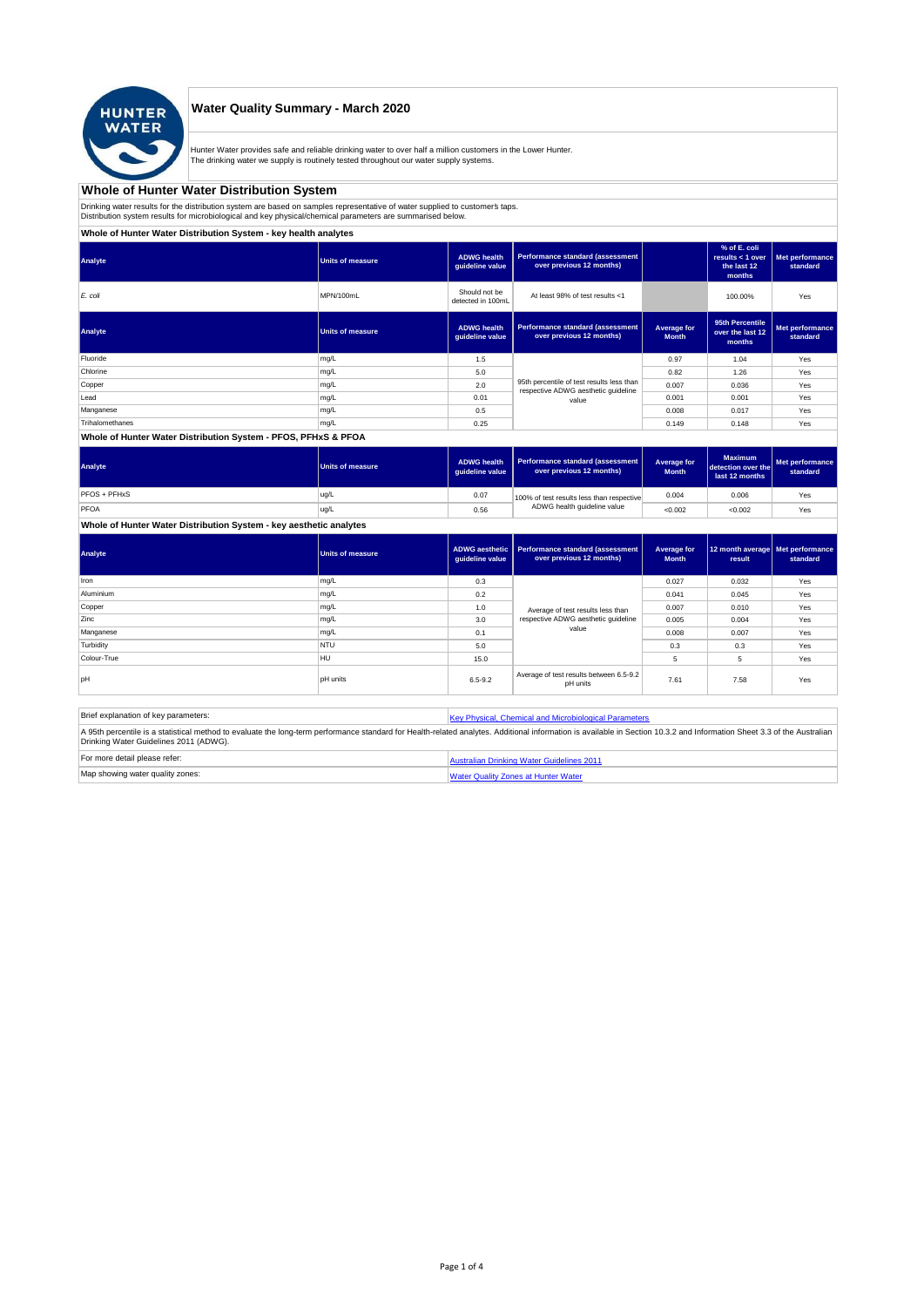# **Water Quality Zones**

| Anna Bay and Nelson Bay Zone - key health analytes |                  |                                       |                                                                                  |                             |                                                           |                             |
|----------------------------------------------------|------------------|---------------------------------------|----------------------------------------------------------------------------------|-----------------------------|-----------------------------------------------------------|-----------------------------|
| Analyte                                            | Units of measure | <b>ADWG health</b><br>guideline value | Performance standard (assessment<br>over previous 12 months)                     |                             | % of E. coli<br>results < 1 over<br>the last 12<br>months | Met performance<br>standard |
| E. coli                                            | MPN/100mL        | Should not be<br>detected in 100mL    | At least 98% of test results <1                                                  |                             | 100.00%                                                   | Yes                         |
| Analyte                                            | Units of measure | <b>ADWG health</b><br>guideline value | Performance standard (assessment<br>over previous 12 months)                     | Average for<br><b>Month</b> | 95th Percentile<br>over the last 12<br>months             | Met performance<br>standard |
| Fluoride                                           | mg/L             | 1.5                                   |                                                                                  | 1.00                        | 1.05                                                      | Yes                         |
| Chlorine                                           | mg/L             | 5.0                                   |                                                                                  | 0.76                        | 1.38                                                      | Yes                         |
| Copper                                             | mg/L             | 2.0                                   | 95th percentile of test results less than<br>respective ADWG aesthetic quideline | 0.007                       | 0.012                                                     | Yes                         |
| Lead                                               | mg/L             | 0.01                                  | value                                                                            | 0.000                       | 0.000                                                     | Yes                         |
| Manganese                                          | mg/L             | 0.5                                   |                                                                                  | 0.010                       | 0.021                                                     | Yes                         |
| Trihalomethanes                                    | mg/L             | 0.25                                  |                                                                                  | 0.079                       | 0.091                                                     | Yes                         |

**Anna Bay and Nelson Bay Zone - PFOS, PFHxS & PFOA**

| Analyte      | <b>Units of measure</b> | <b>ADWG health</b><br>quideline value | Performance standard (assessment<br>over previous 12 months) | Average for<br><b>Month</b> | <b>Maximum</b><br>detection over the Met performance<br>last 12 months | standard |
|--------------|-------------------------|---------------------------------------|--------------------------------------------------------------|-----------------------------|------------------------------------------------------------------------|----------|
| PFOS + PFHxS | ug/L                    | 0.07                                  | 100% of test results less than respective                    | < 0.004                     | < 0.004                                                                | Yes      |
| PFOA         | ug/L                    | 0.56                                  | ADWG health quideline value                                  | < 0.002                     | < 0.002                                                                | Yes      |

**Anna Bay and Nelson Bay Zone - key aesthetic analytes**

| Analyte     | Units of measure | ADWG aesthetic  <br>guideline value | Performance standard (assessment<br>over previous 12 months) | Average for<br><b>Month</b> | 12 month average   Met performance<br>result | standard |
|-------------|------------------|-------------------------------------|--------------------------------------------------------------|-----------------------------|----------------------------------------------|----------|
| Iron        | mg/L             | 0.3                                 |                                                              | 0.036                       | 0.038                                        | Yes      |
| Aluminium   | mg/L             | 0.2                                 |                                                              | 0.042                       | 0.046                                        | Yes      |
| Copper      | mg/L             | 1.0                                 | Average of test results less than                            | 0.007                       | 0.006                                        | Yes      |
| Zinc        | mg/L             | 3.0                                 | respective ADWG aesthetic quideline                          | 0.004                       | 0.004                                        | Yes      |
| Manganese   | mg/L             | 0.1                                 | value                                                        | 0.010                       | 0.008                                        | Yes      |
| Turbidity   | <b>NTU</b>       | 5.0                                 |                                                              | 0.4                         | 0.3                                          | Yes      |
| Colour-True | HU               | 15.0                                |                                                              |                             | 5                                            | Yes      |
| pH          | <b>pH</b> units  | $6.5 - 9.2$                         | Average of test results between 6.5-9.2<br>pH units          | 7.45                        | 7.48                                         | Yes      |

**Chichester Zone - key health analytes**

| Analyte         | <b>Units of measure</b> | <b>ADWG health</b><br>guideline value | Performance standard (assessment<br>over previous 12 months)                     |                             | % of E. coli<br>results $<$ 1 over<br>the last 12<br>months | Met performance<br>standard |
|-----------------|-------------------------|---------------------------------------|----------------------------------------------------------------------------------|-----------------------------|-------------------------------------------------------------|-----------------------------|
| E. coli         | MPN/100mL               | Should not be<br>detected in 100mL    | At least 98% of test results <1                                                  |                             | 100.00%                                                     | Yes                         |
| Analyte         | <b>Units of measure</b> | <b>ADWG health</b><br>guideline value | Performance standard (assessment<br>over previous 12 months)                     | Average for<br><b>Month</b> | 95th Percentile<br>over the last 12<br>months               | Met performance<br>standard |
| Fluoride        | mg/L                    | 1.5                                   |                                                                                  | 0.89                        | 0.96                                                        | Yes                         |
| Chlorine        | mg/L                    | 5.0                                   |                                                                                  | 0.75                        | 1.22                                                        | Yes                         |
| Copper          | mg/L                    | 2.0                                   | 95th percentile of test results less than<br>respective ADWG aesthetic quideline | 0.005                       | 0.015                                                       | Yes                         |
| Lead            | mg/L                    | 0.01                                  | value                                                                            | 0.000                       | 0.001                                                       | Yes                         |
| Manganese       | mg/L                    | 0.5                                   |                                                                                  | 0.006                       | 0.014                                                       | Yes                         |
| Trihalomethanes | mg/L                    | 0.25                                  |                                                                                  | 0.147                       | 0.158                                                       | Yes                         |

**Chichester Zone - PFOS, PFHxS & PFOA**

| Analyte                                  | Units of measure | <b>ADWG health</b><br>guideline value | <b>Performance standard (assessment</b><br>over previous 12 months) | Average for<br><b>Month</b> | <b>Maximum</b><br>detection over the<br>last 12 months | Met performance<br>standard |
|------------------------------------------|------------------|---------------------------------------|---------------------------------------------------------------------|-----------------------------|--------------------------------------------------------|-----------------------------|
| PFOS + PFHxS                             | ug/L             | 0.07                                  | 100% of test results less than respective                           | < 0.004                     | < 0.004                                                | Yes                         |
| PFOA                                     | ug/L             | 0.56                                  | ADWG health guideline value                                         | < 0.002                     | < 0.002                                                | Yes                         |
| Chichester Zone - key aesthetic analytes |                  |                                       |                                                                     |                             |                                                        |                             |

| Analyte     | <b>Units of measure</b> | ADWG aesthetic<br>guideline value | Performance standard (assessment<br>over previous 12 months) | Average for<br><b>Month</b> | 12 month average Met performance<br>result | standard |
|-------------|-------------------------|-----------------------------------|--------------------------------------------------------------|-----------------------------|--------------------------------------------|----------|
| Iron        | mg/L                    | 0.3                               |                                                              | 0.024                       | 0.026                                      | Yes      |
| Aluminium   | mg/L                    | 0.2                               |                                                              | 0.046                       | 0.055                                      | Yes      |
| Copper      | mg/L                    | 1.0                               | Average of test results less than                            | 0.005                       | 0.007                                      | Yes      |
| Zinc        | mg/L                    | 3.0                               | respective ADWG aesthetic quideline                          | 0.001                       | 0.003                                      | Yes      |
| Manganese   | mg/L                    | 0.1                               | value                                                        | 0.006                       | 0.005                                      | Yes      |
| Turbidity   | <b>NTU</b>              | 5.0                               |                                                              | 0.3                         | 0.3                                        | Yes      |
| Colour-True | <b>HU</b>               | 15.0                              |                                                              | 5                           | 5                                          | Yes      |
| pH          | <b>pH</b> units         | $6.5 - 9.2$                       | Average of test results between 6.5-9.2<br>pH units          | 7.68                        | 7.66                                       | Yes      |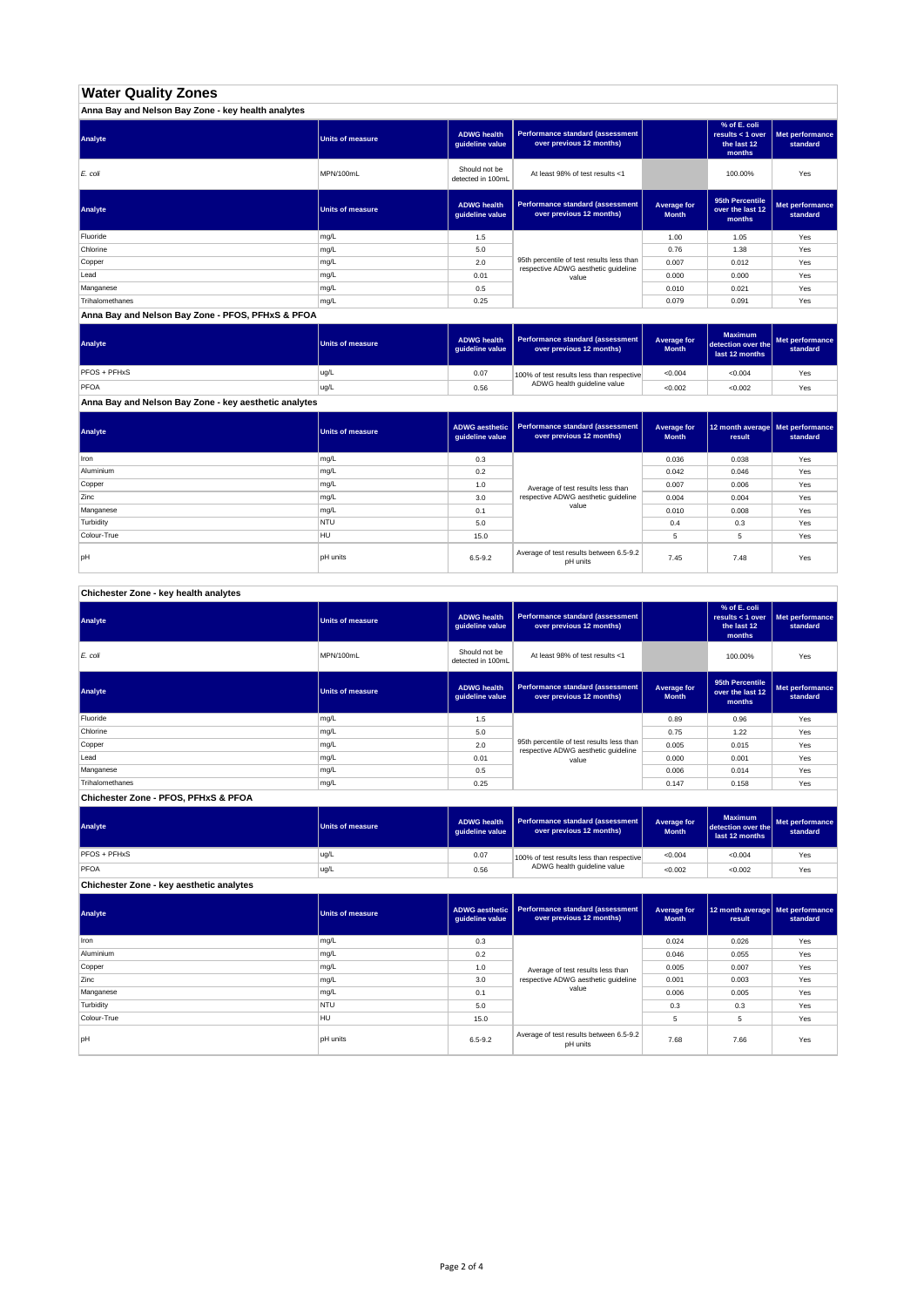| Grahamstown Zone - key health analytes |                         |                                       |                                                                                  |                             |                                                           |                             |
|----------------------------------------|-------------------------|---------------------------------------|----------------------------------------------------------------------------------|-----------------------------|-----------------------------------------------------------|-----------------------------|
| Analyte                                | <b>Units of measure</b> | <b>ADWG health</b><br>guideline value | Performance standard (assessment<br>over previous 12 months)                     |                             | % of E. coli<br>results < 1 over<br>the last 12<br>months | Met performance<br>standard |
| E. coli                                | MPN/100mL               | Should not be<br>detected in 100mL    | At least 98% of test results <1                                                  |                             | 100.00%                                                   | Yes                         |
| Analyte                                | <b>Units of measure</b> | <b>ADWG health</b><br>guideline value | Performance standard (assessment<br>over previous 12 months)                     | Average for<br><b>Month</b> | 95th Percentile<br>over the last 12<br>months             | Met performance<br>standard |
| Fluoride                               | mg/L                    | 1.5                                   |                                                                                  | 0.97                        | 1.04                                                      | Yes                         |
| Chlorine                               | mg/L                    | 5.0                                   |                                                                                  | 0.83                        | 1.23                                                      | Yes                         |
| Copper                                 | mg/L                    | 2.0                                   | 95th percentile of test results less than<br>respective ADWG aesthetic quideline | 0.007                       | 0.053                                                     | Yes                         |
| Lead                                   | mg/L                    | 0.01                                  | value                                                                            | 0.001                       | 0.002                                                     | Yes                         |
| Manganese                              | mg/L                    | 0.5                                   |                                                                                  | 0.009                       | 0.018                                                     | Yes                         |
| Trihalomethanes                        | mg/L                    | 0.25                                  |                                                                                  | 0.132                       | 0.133                                                     | Yes                         |
| Grahamstown Zone - PFOS, PFHxS & PFOA  |                         |                                       |                                                                                  |                             |                                                           |                             |

| Analyte                                   | <b>Units of measure</b> | <b>ADWG health</b><br>quideline value | Performance standard (assessment<br>over previous 12 months) | Average for<br><b>Month</b> | <b>Maximum</b><br>detection over the<br>last 12 months | Met performance<br>standard |
|-------------------------------------------|-------------------------|---------------------------------------|--------------------------------------------------------------|-----------------------------|--------------------------------------------------------|-----------------------------|
| <b>PFOS + PFHxS</b>                       | ug/L                    | 0.07                                  | 100% of test results less than respective                    | < 0.004                     | 0.004                                                  | Yes                         |
| PFOA                                      | ug/L                    | 0.56                                  | ADWG health guideline value                                  | < 0.002                     | < 0.002                                                | Yes                         |
| Grahamstown Zone - key aesthetic analytes |                         |                                       |                                                              |                             |                                                        |                             |

**ADWG aesthetic** 

**Analyte Units of measure Performance standard (assessment** 

**Average for** 

| Analyte     | Units of measure | guideline value                            | ADWG aesthetic   Performance standard (assessment  <br>over previous 12 months) | Average for<br><b>Month</b> | 12 month average   Met performance<br>result | standard |
|-------------|------------------|--------------------------------------------|---------------------------------------------------------------------------------|-----------------------------|----------------------------------------------|----------|
| Iron        | mg/L             | 0.3                                        |                                                                                 | 0.027                       | 0.035                                        | Yes      |
| Aluminium   | mg/L             | 0.2                                        |                                                                                 | 0.039                       | 0.044                                        | Yes      |
| Copper      | mg/L             | 1.0                                        | Average of test results less than                                               | 0.007                       | 0.013                                        | Yes      |
| Zinc        | mg/L             | respective ADWG aesthetic quideline<br>3.0 |                                                                                 | 0.006                       | 0.005                                        | Yes      |
| Manganese   | mg/L             | 0.1                                        | value                                                                           | 0.009                       | 0.009                                        | Yes      |
| Turbidity   | <b>NTU</b>       | 5.0                                        |                                                                                 | 0.3                         | 0.3                                          | Yes      |
| Colour-True | HU               | 15.0                                       |                                                                                 | 5                           | 5                                            | Yes      |
| pH          | <b>pH</b> units  | $6.5 - 9.2$                                | Average of test results between 6.5-9.2<br>pH units                             | 7.58                        | 7.53                                         | Yes      |

| Gresford Zone - key health analytes |  |  |  |
|-------------------------------------|--|--|--|

| Analyte                                | <b>Units of measure</b> | <b>ADWG</b> health<br>guideline value    | <b>Performance standard (assessment</b><br>over previous 12 months)                                |                                    | % of E. coli<br>results < 1 over<br>the last 12<br>months | Met performance<br>standard |
|----------------------------------------|-------------------------|------------------------------------------|----------------------------------------------------------------------------------------------------|------------------------------------|-----------------------------------------------------------|-----------------------------|
| $E$ . coli                             | MPN/100mL               | Should not be<br>detected in 100mL       | At least 98% of test results <1                                                                    |                                    | 100.00%                                                   | Yes                         |
| Analyte                                | <b>Units of measure</b> | <b>ADWG health</b><br>guideline value    | Performance standard (assessment<br>over previous 12 months)                                       | <b>Average for</b><br><b>Month</b> | 95th Percentile<br>over the last 12<br>months             | Met performance<br>standard |
| Chlorine                               | mg/L                    | 5.0                                      | 95th percentile of test results less than<br>respective ADWG aesthetic quideline<br>0.40<br>value  |                                    | 1.23                                                      | Yes                         |
| Gresford Zone - PFOS, PFHxS & PFOA     |                         |                                          |                                                                                                    |                                    |                                                           |                             |
| Analyte                                | <b>Units of measure</b> | <b>ADWG</b> health<br>guideline value    | Performance standard (assessment<br>over previous 12 months)                                       | <b>Average for</b><br>Month #      | <b>Maximum</b><br>detection over the<br>last 12 months    | Met performance<br>standard |
| PFOS + PFHxS                           | ug/L                    | 0.07                                     | 100% of test results less than respective                                                          | < 0.004                            | < 0.004                                                   | Yes                         |
| PFOA                                   | ug/L                    | 0.56                                     | ADWG health guideline value                                                                        | < 0.002                            | < 0.002                                                   | Yes                         |
| Gresford Zone - key aesthetic analytes |                         |                                          |                                                                                                    |                                    |                                                           |                             |
| Analyte                                | <b>Units of measure</b> | <b>ADWG aesthetic</b><br>guideline value | Performance standard (assessment<br><b>Average for</b><br>over previous 12 months)<br><b>Month</b> |                                    | 12 month average<br>result                                | Met performance<br>standard |
| Turbidity                              | <b>NTU</b>              | 5.0                                      | Average of test results less than<br>respective ADWG aesthetic guideline<br>value                  | 0.1                                | 0.2                                                       | Yes                         |
| pH                                     | <b>pH</b> units         | $6.5 - 9.2$                              | Average of test results between 6.5-9.2<br>pH units                                                | 8.06                               | 8.02                                                      | Yes                         |